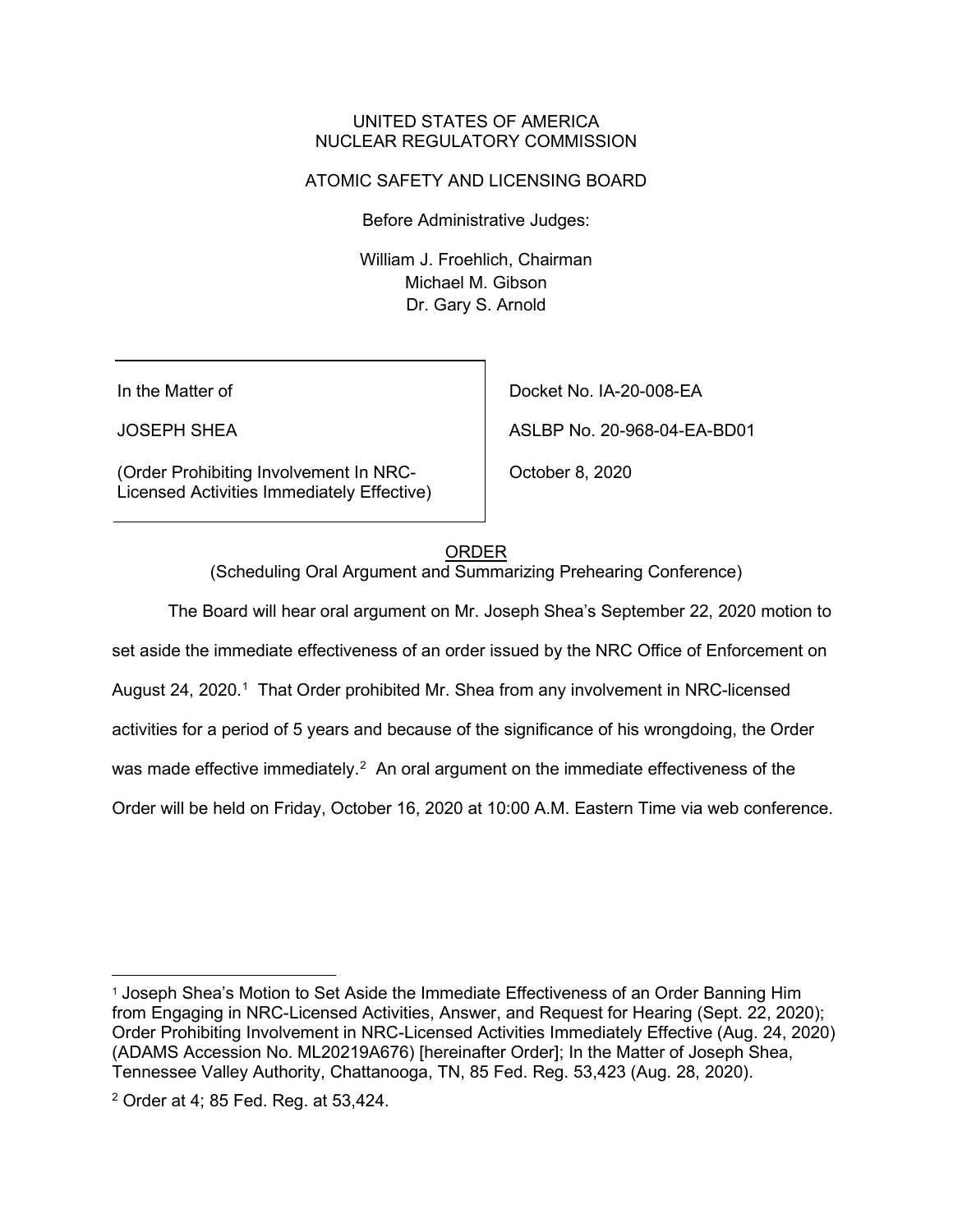An Initial Pre-Hearing Conference was held telephonically on September 30, 2020. $^3\,$  At the prehearing conference, Mr. Shea requested the opportunity to file a response to the NRC Staff's Answer.<sup>4</sup> The Board granted Mr. Shea's request and set October 5, 2020 as the deadline for such a response. The NRC Staff was given the opportunity to reply to Mr. Shea's response by October 13, 2020. $5$  The NRC Staff and Mr. Shea agreed that this proceeding would be heard in two parts. $^6\,$  The first part will be an oral argument limited to the need for the immediate effectiveness of the Order.<sup>7</sup> The second part will be a Subpart G hearing addressing all issues, other than the immediate effectiveness of the Order, and will be held at a later date.<sup>8</sup>

The Board will use the Cisco WebEx web conference platform for this oral argument. Prior to the oral argument, the Board requires that the parties participate in a test with the Board using the Cisco WebEx platform to mitigate any potential technical issues during the oral argument. A Board representative will contact the participants by email with instructions on how to access Cisco WebEx. There will be a bridge line set up with listen-only access for members of the public. Members of the public who wish to listen to the conference may contact the Board's law clerk, Stephanie Fishman, at Stephanie.Fishman@nrc.gov, for the necessary listenonly access information.

<sup>5</sup> Tr. at 25–28, 33.

 $6$  Tr. at 9.

 $8$  Tr. at 9.

<sup>3</sup> Licensing Board Order (Scheduling Initial Prehearing Teleconference) (Sept. 29, 2020) (unpublished).

<sup>4</sup> NRC Staff Answer to Motion to Set Aside the Immediate Effectiveness of the Order and Answer to the Request for a Hearing (Sept. 28, 2020).

 $7$  See 10 C.F.R. § 2.202(c)(2)(i). No motion was made for live testimony to set aside the immediate effectiveness of the Order. Id. § 2.202(c)(2)(ii).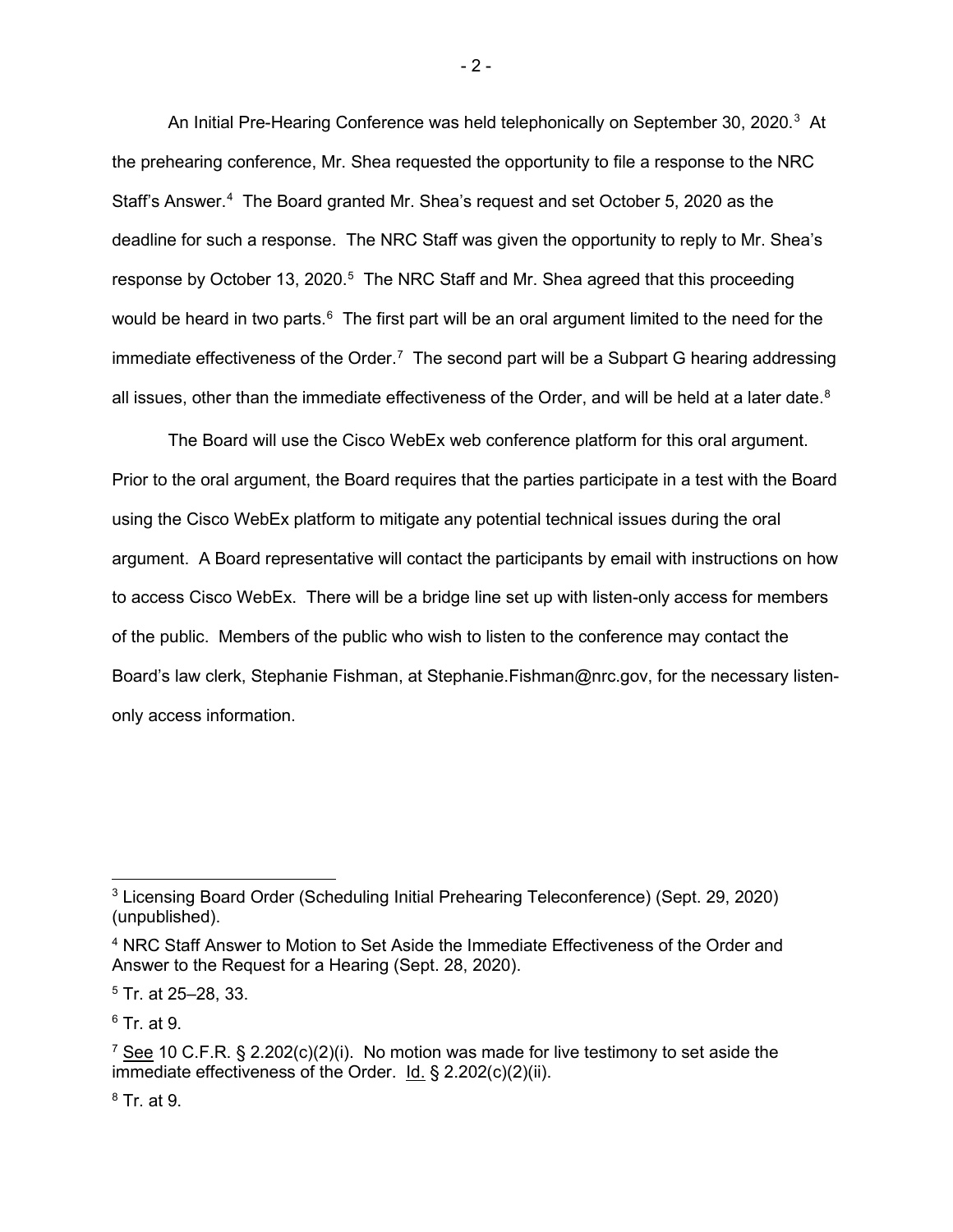The oral argument will be transcribed, and the transcript will promptly be placed in the NRC's electronic hearing docket, where it may be accessed by the public.

The Commission's regulations set forth the burdens applicable to challenges to the immediate effectiveness of an order: 9

The licensee or other person challenging the immediate effectiveness of an order bears the burden of going forward with evidence that the immediately effective order is not based on adequate evidence, but on mere suspicion, unfounded allegations, or error. The NRC staff bears the burden of persuading the presiding officer that adequate evidence supports the grounds for the immediately effective order and immediate effectiveness is warranted.<sup>10</sup>

Accordingly, for the October 16 Oral Argument, Mr. Shea should be prepared to show

that the need for the immediate effectiveness of the Order is not based on adequate evidence.<sup>11</sup>

The NRC Staff should be prepared to show the need for the immediate effectiveness of the

Order. Specifically, the NRC Staff "must demonstrate that adequate evidence . . . supports a

conclusion that (1) the licensee violated a Commission regulation, and (2) the violation was

'willful,' or the violation poses a risk to 'the public health, safety, or interest' that requires

immediate action  $"12"$ 

Participants will have 30 minutes to present their oral arguments to the Board. Mr. Shea

will speak first and have 30 minutes to argue that the Order is not based on adequate evidence.

He may divide this time to reserve part of his time to reply to the NRC Staff's oral argument.

The NRC Staff will also have 30 minutes to present oral argument to the Board. Thereafter, the

<sup>&</sup>lt;sup>9</sup> See generally 10 C.F.R. § 2.202.

<sup>10</sup> 10 C.F.R. § 2.202(c)(2)(vi).

 $11$  The "adequate evidence" standard is not onerous. It consists of more than uncorroborated suspicion or accusation, but it does not rise to the level of preponderance of the evidence. Adequate evidence exists ''when the facts and circumstances within the NRC staff's knowledge, of which it has reasonably trustworthy information, are sufficient to warrant a person of reasonable caution to believe that the charges specified in the order are true[.]'' Revisions to Procedures To Issue Orders: Challenges to Orders That Are Made Immediately Effective, 57 Fed. Reg. 20,194, 20,196 (May 12, 1992).

 $12$  Safety Light Corp. (Bloomsburg, Pa. Site), LBP-05-2, 61 NRC 53, 61 (2005) (citing 10 C.F.R. § 2.202(a)(1), (5)).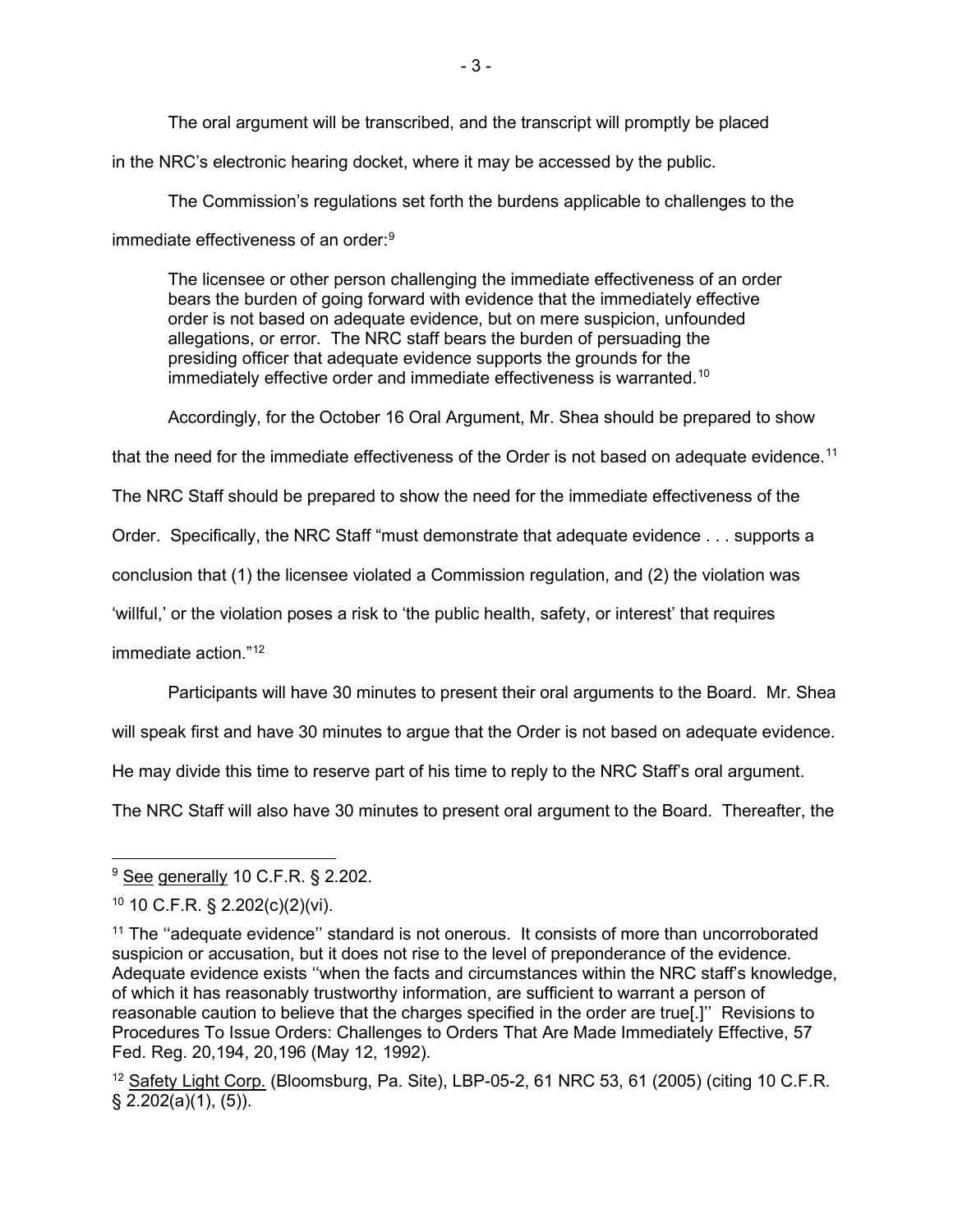participants should be prepared to respond to the Board's questions on any aspect of the pleadings that bear on the immediate effectiveness of the Order.

It is so ORDERED.

# FOR THE ATOMIC SAFETY AND LICENSING BOARD */RA/*

 $\frac{1}{2}$  ,  $\frac{1}{2}$  ,  $\frac{1}{2}$  ,  $\frac{1}{2}$  ,  $\frac{1}{2}$  ,  $\frac{1}{2}$  ,  $\frac{1}{2}$  ,  $\frac{1}{2}$  ,  $\frac{1}{2}$  ,  $\frac{1}{2}$ William J. Froehlich, Chairman ADMINISTRATIVE JUDGE

Rockville, Maryland October 8, 2020